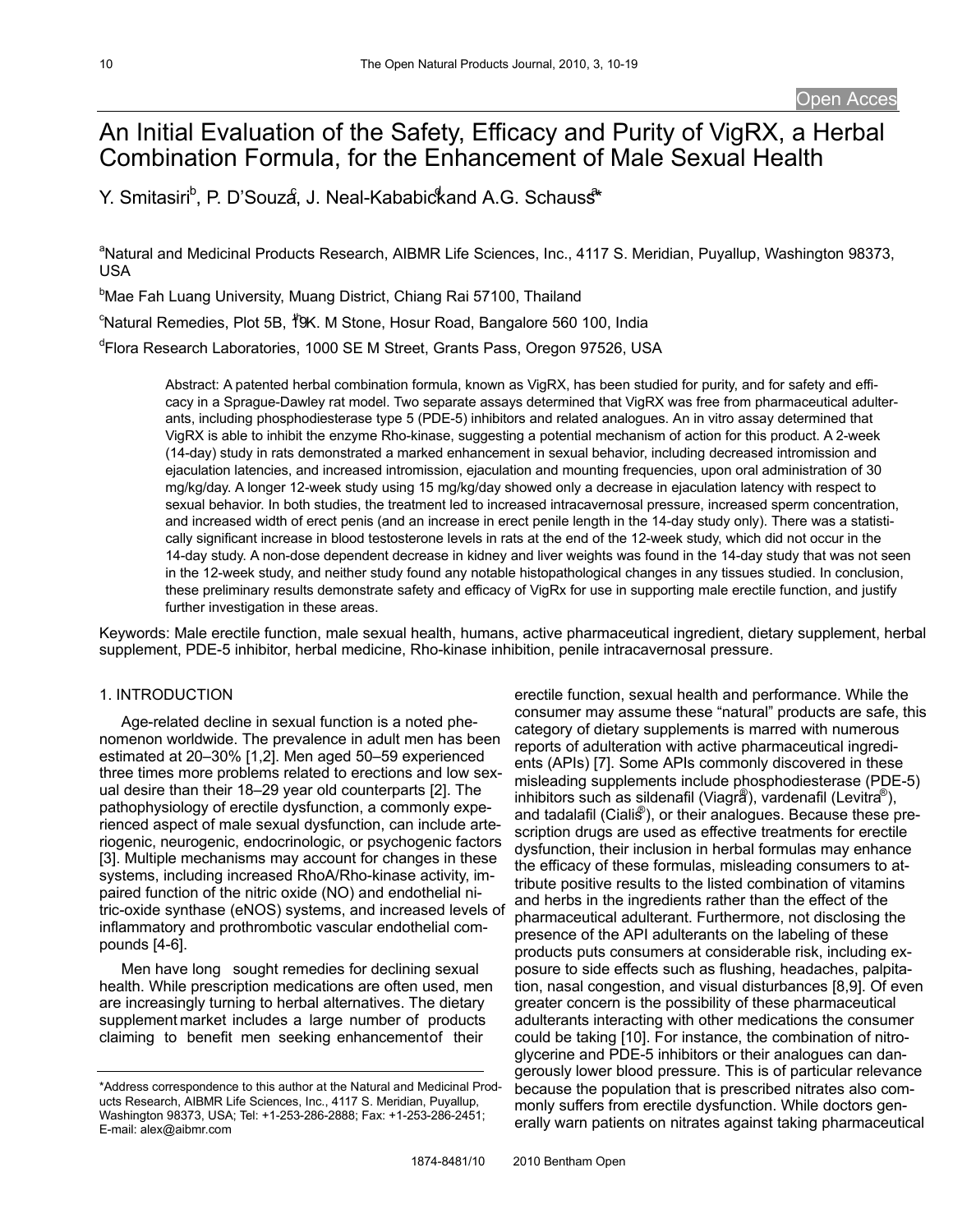PDE-5 inhibitors, these individuals may turn to dietary supplements as "natural" alternatives to treating their erectile dysfunction [7,11].

Unfortunately, there is evidence that this illegal practice of including undisclosed APIs in dietary supplementsis widespread [11-13]. This adulteration can occur at any step of the manufacturing process, and may be unknown to the companies who are marketing and selling the product. Therefore, conscientious dietary supplement manufacturers should test every batch of finished products for APIs to assure no adulteration took place during any step of manufacturing. This serves to ensure the quality and identity of the product being consumed as well as heighten the potential level of safety of the formulation.

Long before the advent of synthetic pharmaceuticals for the treatment of sexual dysfunction, herbal medications have been used as sexual health supportive agents in diverse cultures throughout the world. While the traditional use of such plants is extensive, recent scientific investigations into individual herbs and combination formulas have yielded important positive data in terms of the ability of botanicals to support sexual wellness and the erectile process. There are manyhistorical precedent as their evidence for efficacy, the need medicinal plants that have been reported to possess aphrodis<sup>for</sup> scientific investigation into the validity of these claims is iac effects, such as Muira Puama (Ptychopetalum spp.) root and Catuaba (Trichilia catigua) bark [13]. Recent research has demonstrated increased sexual activity in rats after oral administration of an extract of Ginkgo biloba [14]. Other medicinal plants, such as Panax ginseng root, are thought to enhance circulation through nitric oxide mediated vasodilation [15]. Hawthorn (Crataegus spp.) berry is also purported to possess vasodilatory effects [16,17]. Ginkgo biloba leaf and Panax ginseng root are known to have antioxidant properties [15]. These and other physiological actions highlight the potential of botanicals to support and/or enhance erectile function.

Penile erection occurs in response to cavernous smooth muscle relaxation, increased blood flow to the penis, and restriction of venous outflow. These events are regulated by a spinal reflex relying on visual, imaginative, and olfactory stimuli generated within the central nervous system (CNS) and on tactile stimuli to the penis. Pharmaceutical or botanical drugs can have a stimulatory or inhibitory effect either on 2.1. Test Article the nerves regulating this reflex or directly on the cavernous smooth muscle within the penis. A balance between contractile and relaxant factors governs penile flaccidity/rigidity.

Of the numerous biochemical reactions involved in regulating penile smooth muscle tone, the phosphorylation state of myosin fibrils is of central importance. When phosphorylated, myosin induces the contraction of smooth muscle, leading to vasoconstriction and penile detumescence. The opposite effect is seen when myosin is dephosphorylated. The phosphorylation state of myosin is controlled by the enzyme myosin phosphatase, which is active in its dephosphorylated form. Rho-kinase is an enzyme that phosphorylates myosin phosphatase, thereby inactivating it. Inhibition of Rho-kinase thus keeps myosin phosphatase in an active quently the relaxation of smooth muscle. Smooth muscle relaxation in turn results in increased blood flow and turgidity of penile tissue [18].

Thus, agents that inhibit the Rho-kinase enzyme may have a direct effect on erectile function. This has been demonstrated in vivo following the administration of the selective Rho-kinase inhibitor Y-27632 to rats [19]. Pharmaceuticals and botanicals alike are known to possess Rho-kinase inhibitory activity as a means of facilitating the erectile process. Assays such as the one measuring Rho-kinase inhibition serve to elucidate potential mechanisms of action whereby promising compounds could have beneficial effects on a particular physiological function.

Once an in vitro evaluation has yielded insights into a possible or likely mechanism of action, a logical next step in the progression of research is to evaluate the efficacy of a product in a valid animal model. The rat has been established as a suitable animal model for the study of penile erection [20], and has been used to study the effects of a number of medicinal plants on sexual behavior [21-25]. Research in rats can yield important preliminary information regarding the effects of a formula on various parameters associated with male sexual function.

While many marketers of herbal sexual health aids cite necessary. In vitro assays, animal studies and ultimately human clinical trials can help elucidate possible mechanisms of action, establish safety, and investigate the efficacy of dietary supplement products.

This report summarizes initial research directions investigating the quality, safety, efficacy and potential mechanisms of action of VigRX, an herbal formulation containing a variety of botanical ingredients with purported aphrodisiac properties based on traditional use.

Research summarized here includes the effects of VigRX on inhibition of Rho-kinase in vitro, and the evaluation of its effect on erectile function, tumescent penis size, and sex drive in the male rat. In addition, investigations were conducted to assess the purity of VigRX by analyzing the batch used in the aforementioned studies for the presence or absence of pharmaceutical adulterants.

#### 2. MATERIALS AND METHODS

All five of the studies described used VigRX (Leading Edge Herbals, Greeley, Colorado, USA, Lot #4242) as the test article. VigRX is made up of a proprietary blend of Panax ginseng root, Saw palmetto berry powder (Serenoa repens), Gingko biloba leaf powder, Hawthorn berry (Crataegus laevigata), Muira Puama bark extract 4:1 (Ptychopetalum olacoides), Catuaba bark extract 4:1 powder (Erythroxylum catuaba), Cuscuta seed extract 4:1 (Cuscuta chinensis), and Epimedium sagittatum extract 20:1.

#### 2.2. Assays for Pharmaceutical Adulteration

#### 2.2.1. Assay for PDE-5 Inhibitor Analogues

state, leading to the dephosphorylation of myosin and conse-and their analogues by Flora Research Laboratories (Grants VigRX was tested for the presence of PDE-5 inhibitors Pass, Oregon, USA). Samples were prepared by mixing the contents of 20 VigRX capsules.The material was then sieved via a 40 mesh sieve and blended on lab paper. 0.5 grams of the sample was then weighed into a 100 mL volu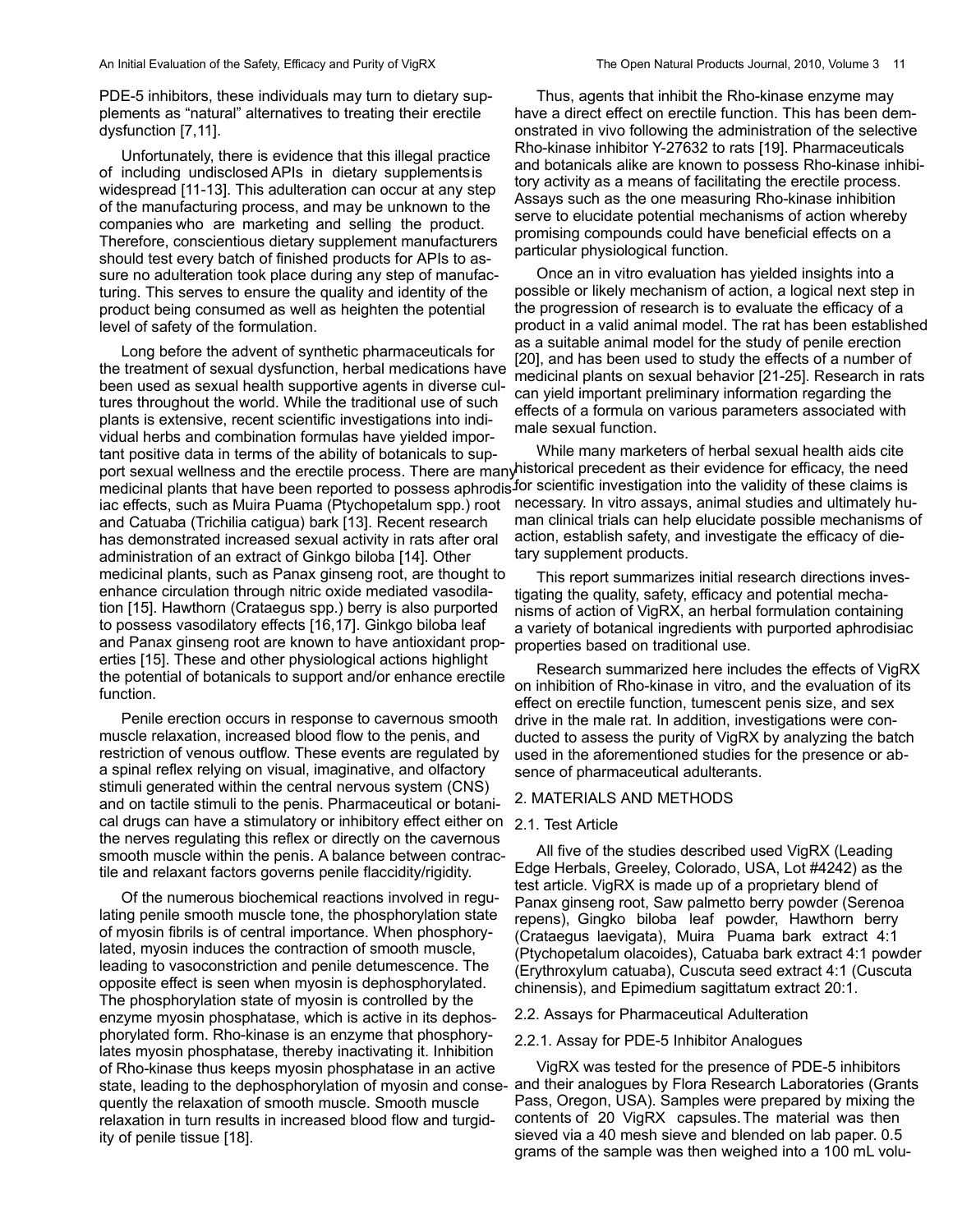metric flask and 80 mL of a 1:1 mixture of acetonitrile (Chromasolve®, Sigma-Aldrich®) and water (Type 1, generated in house using Easy Pure®, Barnstead, Dubuque, Iowa, USA ) was added to the flask and swirled to wet the rell Wrist Action ® shaker followed by sonication at room temperature for 15 minutes. After allowing the contents to cool to room temperature, the flask was diluted to volume, mixed and approximately 10 mL was transferred to a 15 mL BD Falcon polypropylene centrifuge tube (PPCT). This aliquot was centrifuged at 3500 rpm for 15 minutes (Beckman GS-6). The supernatant was syringe filtered via a 0.45 micron 25 mm diameter polytetrafluoroethylene syringe filter, discarding the first few mL and collecting the remaining sample in an amber screw cap vial for analysis. A second aliquot of the test sample was placed into a second 15 mL PPCT as above and spiked with 100 ppm sildenafil for quality control purposes.

For HPLC analysis, an aliquot was transferred to an amber HPLC autosampler vial with snap cap (National Scientific). For HPLC-PDA-MSn analysis, 25 !L was transferred to the same type of vial and diluted to 1 mL using the 50% acetonitrile extraction solvent.

Two separate screening methods were utilized to examine the product for PDE-5 inhibitors. Initially, analysis was carried out using an HP100 HPLC system with a diode array detector (Agilent). The separation was performed using a Zorbax Eclipse XDB-Phenyl 4.5x150 5!m at 40ºC. The mobile phase was a gradient consisting of 10 mM ammonium acetate (Fluka) in water (A) and acetonitrile (B). The gradient went from 20% B to 80% B in 20 minutes. Detection was D-700 interface, L-7100 pump, L-7200 autosampler, L-7455 carried out at 230 nm and 290 nm and peak spectra were collected as well. This method elutes the bulk of the botanical phytochemicals early near the void volume allowing the PDE-5 inhibitor drugs to elute later in the middle or end of the run. Spectra were acquired for the prescription PDE-5 inhibitors and sildenafil was used as a qualitative spike to determine run performance and chromatogram alignment. Spectra were compared to the parent approved prescription PDE-5 inhibitors and to published spectra for known analogues. Two criteria were used to establish adulteration. First, in almost all adulterated products tested, there was a major peak eluting in the PDE-5 inhibitor window indicating a pharmaceutical dosage level. The second criterion was the D-7000 HPLC System Management (Suzuka, Japan). presence of a spectra matching or related to the known PDE-5 inhibitors and their analogues.

A second analysis was carried out using a Varian 500 Ion-Trap LC-MS system equipped with TurboDDS (Varian). The system was also equipped with a Varian 335 Prostar PDA Detector to collect PDA spectra during the runs. The column used was a Varian Pursuit XRs 3u C-18 150x2 at 35ºC. The mobile phase was a gradient consisting of Type 1 water containing 0.1% formic acid (EMD Chemicals) (A) and acetonitrile containing 0.1% formic acid (B). The gradient was 20% B to 80% B over 20 minutes. The separation allowed for phytochemical constituents to elute across the run time and thus required careful analysis of the PDA spectra and MS data. The TurboDDS mode was set to acquire MS/MS spectra on the 3 largest ions detected in a given microscan. The largest product ion in any given MS/MS spectra was further fragmented to provide MS3 spectra. The instrument was operated in ESI(+) mode.

contents. The flask was then shaken for 15 minutes on a Bur-Compound List), the ion was selected and the product spec-Following data acquisition, the data were evaluated in the software with MS/MS ion trigger masses sorted by weight. If any masses were identified that matched up to the PDE-5 inhibitors or known analogues (based on the FDA FCC trum ions were evaluated against the list. If all ions were present in the relative ratios, the compound was considered preliminary positive. A second HPLC-MS/MS run was set up for that exact compound and used for confirmation spectra in order to obtain an enhanced spectra for the exact compound. If this too was positive, then the sample was determined to be adulterated with that compound.

#### 2.2.2. Assay for Active Pharmaceutical Ingredients

A novel assay for inspecting 180 APIs, including steroids, CNS stimulants, hormones, and narcotics, was performed by General Standard Laboratory (Taipei, Taiwan) using HPLC.

The standard solution was prepared by weighing 8 mg of each standard API and dissolving it in 4 mL of methanol (ChromAR®, LC grade, Mallinckrodt Chemicals) to make stock solution with the concentration of 2.0 mg/mL. The stock solution was further diluted with 100X methanol to reach a concentration of 0.02 mg/ml. A quality control standard was also prepared by weighing 8 mg of each standard pharmaceutical ingredient and dissolving it in 4 mL of methanol to reach the concentration of 2.0 mg/mL. Quality control testing using a standard API solution was performed following every tenth sample tested, in order to measure the change in the retention time of the HPLC apparatus (Hitachi diode array detector).

To prepare the test material, the content of ten VigRX capsules was emptied and well mixed. Subsequently, 0.5 g of the sample was measured, added to 5.0 mL of methanol and vortexed. The sample solution was then sonicated for 15 minutes and centrifuged for 10 minutes at 3000 rpm. Liquid from the upper layer of the test tube was collected and diluted with 5X methanol.

The analysis column used was Supelco Ascentis C18 (5!m 25cm"4.6mm) (Sigma-Aldrich ®). The injection volume was 20 !L. Data acquisition was preformed by Hitachi

Identification of pharmaceutical adulterants present in the sample was made by comparing the UV spectrum of each sample peak above 0.05 absorbance units at 200 nm with the spectral library of the standard APIs. A second validation was performed when the retention time of sample peaks differed by ±10% and the similarity of the sample spectrum with the standard library reached above 92%.

The criteria for positive identification of pharmaceutical adulteration was: a) the result showed only peaks of the suspicious adulterants; b) the concentration of a suspicious peak was increased; and, c) the similarity of the UV spectrum between a suspicious peak and standard library exceeded 95%.

#### 2.3. Rho-Kinase II Enzyme Inhibition Assay

The Rho-kinase enzyme inhibition assay was conducted by Natural Remedies (Bangalore, India). This assay is based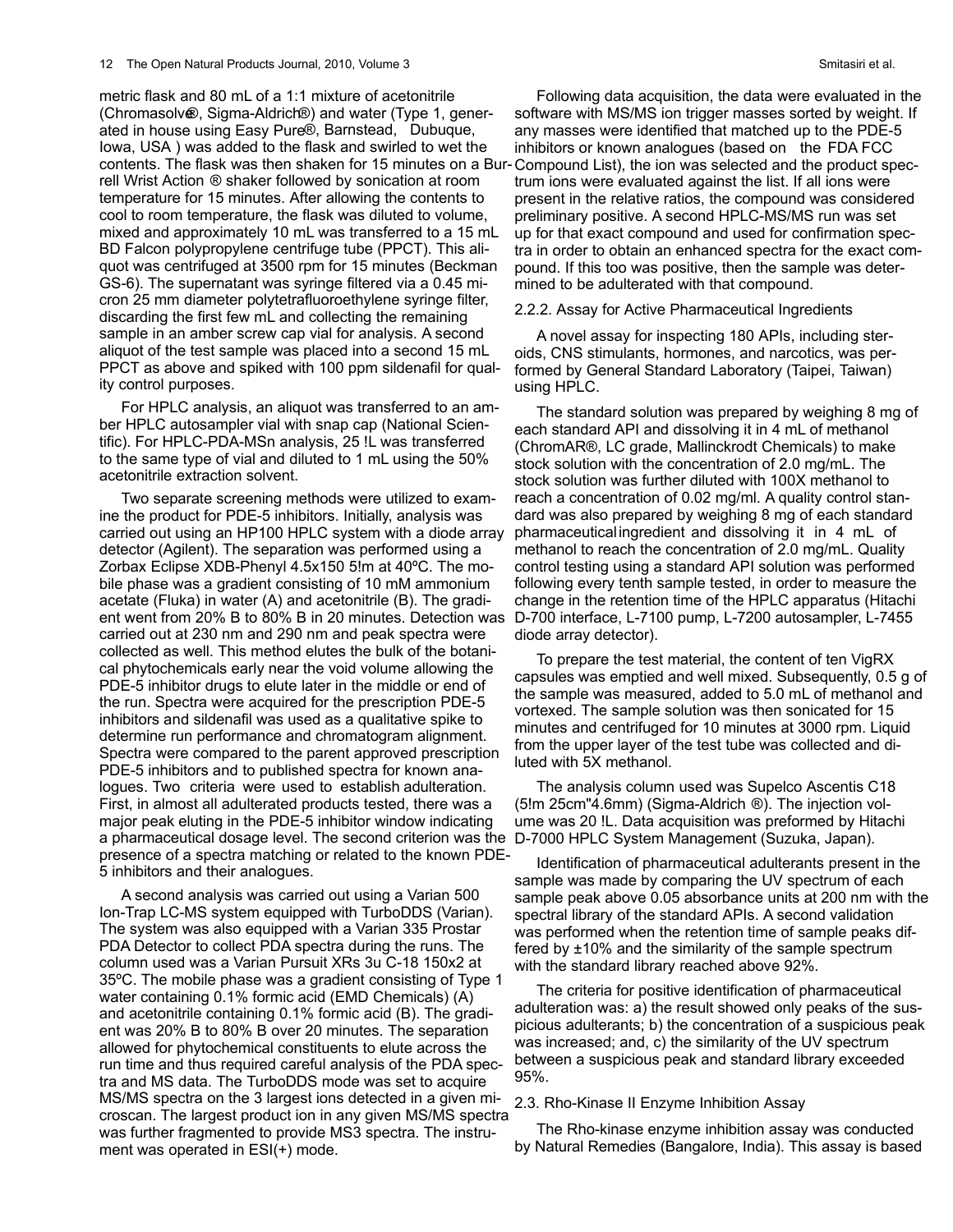on ELISA and operates according to the following principles. Plates are pre-coated with a substrate corresponding to hours. All of the rats were fed rodent feed Number 082 the recombinant C terminus of the myosin–binding subunit (MBS) of myosin phosphatase. The threonine residue of the MBS is phosphorylated by members of the myotonic dystrophy protein kinase family, including Rho-kinase. The detector antibody AF20 specifically detects only the phosphorylated form of threonine-696 on MBS. The amount of phosphorylated substrate is measured by binding it with an antiphospho-MBS threonine-696 specific antibody conjugated with horseradish peroxidase, which then catalyzed the conversion of the chromogenic substrate tetramethylbenzidine from a colorless solution to a blue solution (or yellow after addition of stopping solution). The color is quantified by spectrophotometry and reflects the relative amount of Rhokinase activity.

A Rho-kinase assay kit CY-1160 (Cyclex Co. Ltd., Nagano, Japan) was used. The components of the kit included microplate-wells coated with recombinant MBS C terminus, 10X wash buffer, kinase buffer, 20X ATP, HRP conjugated detection antibody, substrate solution, stop solution, Rhokinase II (CY-E 1160-1, Cyclex Co.), and Rho-kinase specific inhibitor Y-27632 (Calbiochem, cat. no. 688001).

Two grams of VigRX were sonicated for 8 minutes in 20 mL of methanol. Ultra-pure water was added to attain a total volume of 100 mL of solution. The solution was filtered and the resulting filtrate was used for the assay. It was found that the VigRX capsule content was 19.3% soluble (385.94 mg was soluble out of 2000 mg). For calculation purposes, the stock solution was considered to be 20 mg/mL.

The assay was carried out as follows: a total reaction mixture of 100 ! L, containing kinase reaction buffer, varying concentrations of VigRX (125, 250, 500, 1000, and 2000 !g/mL) or Y-27632 (the positive control), 10 munits of Rhokinase II enzyme, and 100! M of ATP, was combined and incubated at 30°C for 30 minutes in a substrate coated plate. per the following protocol. Each rat was put in supine posi-Following incubation, the contents of the wells were discarded and washed 200 !L X 5 times with 1X wash buffer. 100 ! L of HRP conjugated detection antibody was added and incubated at 25°C for 60 minutes. The contents were discarded and the wells were washed 200!L X 5 times with 1X wash buffer. 100! L of substrate solution was added and incubated at 25°C for 15 minutes. Finally 100 !L of stop nm in a spectrophotometer (Versamax microplate reader, Molecular Devices). The % inhibition was calculated as follows: % inhibition = {[Absorbance of control –Absorbance of test] / Absorbance of control}  $X$  100. The I $\mathcal{G}_0$  was calculated using log-probit analysis.

2.4. Aphrodisiac Activity Studies in Male Sprague-Dawley Rats

#### 2.4.1. Test Animals

Sprague-Dawley adult male (250–280 g) and female rats (200–240 g) were used in this study. All of the rats were sourced from the National Laboratory Animal Center at Mahidol University, Nakhon Pathom Province, Thailand. They were transferred to Mae Fah Luang University, Chiang Rai, Thailand, by air and reared in the Laboratory Animal House in a temperature-controlled room (approximately  $24 \pm 1^{\circ}C$ )

with proper ventilation and a daily light-dark cycle of 12 (Pokkapan Animal Feed Co. Ltd.). Water was provided to the rats ad libitum during the entire period of the study. The university's board authorized to regulate animal experiments approved all experiments conducted.

#### 2.4.2. Preparation of Test Material

The contents of the VigRX capsules (Lot #4242) were mixed with distilled water and prepared into two dosages to be administered at 15 and 30 mg/kg/day. These dosages were chosen to allometrically reflect the current recommended doses of VigRX in adult human males (2 or 4 capsules per day), using an average body weight of 70 kg.

#### 2.4.3. 14-Day Study in Sprague-Dawley Rats

The rats were divided into 3 groups (10 rats/group): Group 1 received 1 mL/day of distilled water administered orally for 14 consecutive days. Group 2 and 3 were similar to the control group, but received VigRX at either 15 or 30 mg/kg/day respectively for 14 consecutive days. Each rat was weighed every three days until the test was completed on Day 14. On Day 14, between 7–9 p.m., the sexual behavior of each adult male rat exposed to a female rat in-estrus was observed. (Female rats were induced into estrus with subcutaneous doses of estradiol benzoate and progesterone as described by Islam et al. [26]). Each adult male rat was placed into an individual glass cupboard and a dim light was turned on for 5 minutes prior to the start of observation. Subsequently, the female rats in estrus were caged with male rats at a ratio of 1:1. Sexual behavior of the male rat was observed and recorded with a video recorder for 30 minutes. The latency and frequency of mounting, intromission and ejaculation were then assessed. Statistical analysis was performed using ANOVA and LSD.

solution was added and the absorbance was measured at 450 penis and base of penis were then measured. Subsequently, On Day 15, after weighing, the erect penis was measured tion, the anterior portion of its body was inserted into a plastic cylinder, and the trunk, limbs and tail were restrained. The penile sheath was retracted to expose the glans penis, and this position was maintained using forceps. Light tactile stimulation was applied to the base of the glans penis for 1–2 minutes until penis became fully erect. The width of the base of the glans penis and the length between the tip of glans the rat was anesthetized with an intraperitoneal injection of Nembutal (pentobarbital), at which point the intracavernous pressure (ICP) was recorded using the method described by Tocharus et al. [27]. Blood was then collected via cardiac puncture and testosterone levels were measured using electrochemical luminescence. The animals were euthanized and the penis, testes, epididymis, prostate gland, seminal vesicle, pituitary gland, adrenal gland, liver, kidney and spleen were removed and weighed (Mettler Toledo AB 204-S). After weighing the epididymis, the cauda epididymis was removed and the sperm concentration was counted using a Neubauer hemacytometer. A histopathological examination was conducted on all organs that demonstrated a weight change.

### 2.4.4. 12-Week Study in Sprague-Dawley Rat

The rats were divided into two groups consisting of twelve rats each. Group 1 served as the control and received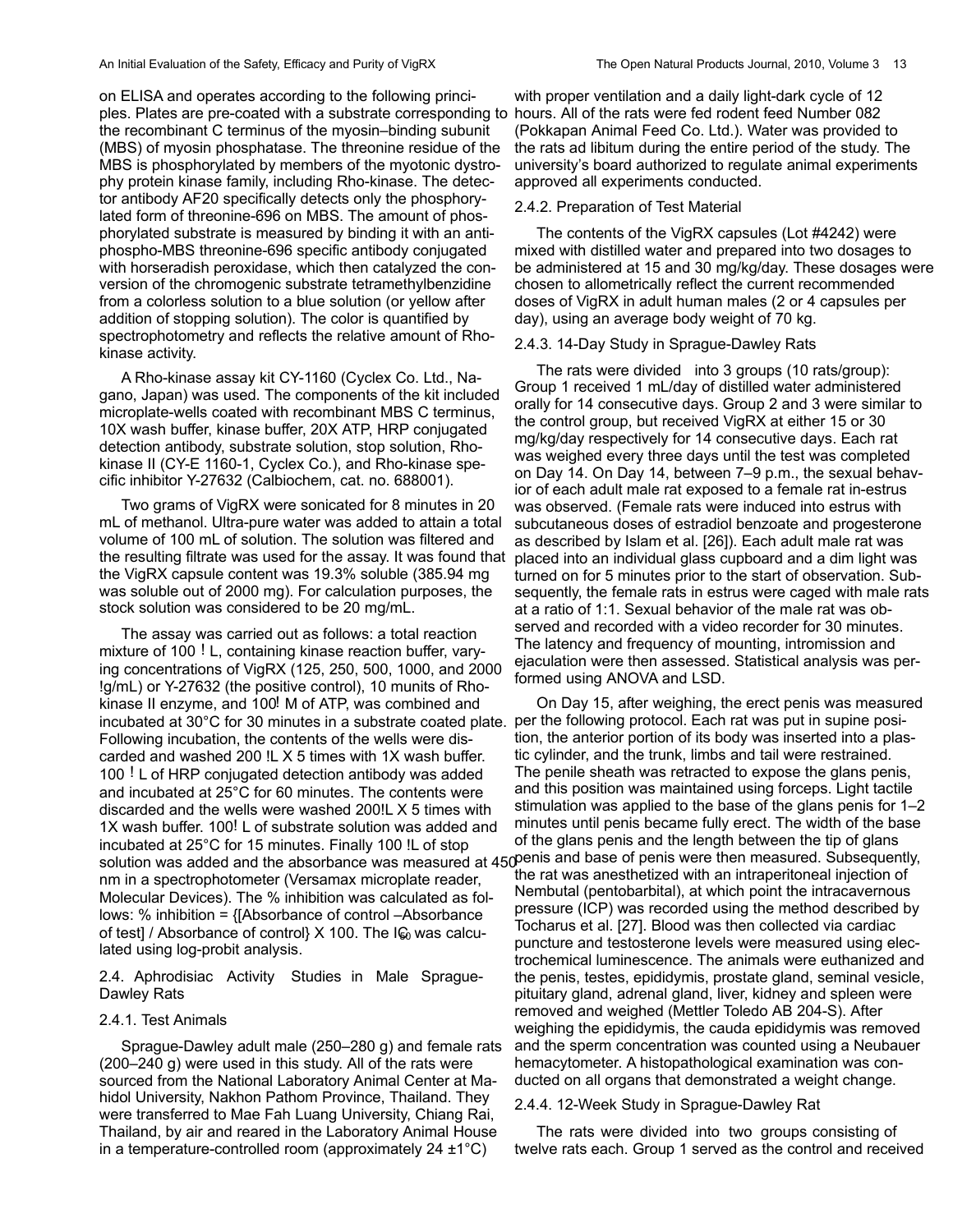1 mL of distilled water administered orally each day for 84 consecutive days (12 weeks). Group 2 received VigRX administered orally at the dosage of 15 mg/kg/day for 84 consecutive days (12 weeks). Each rat was weighed every seven days until the test was completed. On Day 28 (4 weeks), 56 (8 weeks) and 84 (12 weeks), between 7–9 p.m., the sexual behavior of each adult male rat exposed to a female rat in estrus was observed in the same manner as in the 14-day study reported above. Statistical analysis was performed using ANOVA and LSD.

On Day 85, after weighing, erect penile size was measured as in the 14-day study. The rats were then anaesthetized and the intracavernous pressure (ICP) was recorded. Blood was collected via cardiac puncture to measure testosterone levels (using electrochemical luminescence),and clinical blood chemistry parameters including aspartate aminotransferase (AST), alanine aminotransferase(ALT), alkaline phosphatase, creatinine, blood urea nitrogen (BUN), cholesterol, triglycerides, total protein, albumin, and glucose were assessed. The animals were subsequently euthanized and the penis, testes, epididymis, prostate gland, seminal vesicle, pituitary gland, adrenal gland, liver, kidney and spleen were removed and weighed. After weighing, the epididymis and the cauda epididymis were removed and the sperm concentration was counted using a Neubauer hemacytometer in the same manner as the 14-day study. The liver, kidney and testes were sectioned for histopathological studies. The liver was specifically examined for fatty degeneration, hepatocyte megalocytosis, lymphoid aggregatedperiportal area, bile duct proliferation and peliosis hepatitis. The kidneys were specifically examined for multifocal tubular cysts, tubular casts and tubulonephrosis. The testes were specifically examined for signs of interstitial edema, seminiferous tubule degeneration and congestion. All collected data was statistically analyzed using ANOVA and LSD.

#### 3. RESULTS

3.1. Assays for Product Adulteration with PDE-5 Inhibitor Analogues and APIs

VigRX was found to contain no detectable levels of known PDE-5 inhibitors including sildenafil, tadalafil, vardenafil or related analogues known at the time of the study (Table 1).

A separate assay determined that VigRX was free from adulteration with any of the 180 tested APIs representing the following 19 drug categories: steroids, diuretics, gastrointestinal drugs, CNS stimulants, local anesthetics, antilipemic drugs, antibiotics, CNS depressants, muscle relaxants, antigout drugs, hormone drugs, antidiabetics, analgesics/NSAIDs, bronchodilators, abused drugs, narcotics, antihistamines, cardiovascular drugs, and antitussives/expectorants.

#### 3.2. Rho-Kinase II Enzyme Inhibition Assay

VigRX exhibited concentration-dependantinhibitory effects in the Rho-kinase assay with a fifty percent inhibitory concentration (IC $_{50}$ ) of 1673.18 !g/mL (95% confidence interval of 1216.28–2710.01 !g/mL) (Table 2).

#### Table 1. List of PDE-5 Inhibitor Drugs and Known Analogues Screened for (Detection Limit= 100 ppm)

| PDE-5 Inhibitor                              | Result          |
|----------------------------------------------|-----------------|
| Acetildenafil                                | ND!             |
| Aminotadalafil                               | ND!             |
| Benzamidenafil                               | ND!             |
| Dimethyl sildenafil (aildenafil)             | ND!             |
| Dimethyl sildenafil thione (sulfoaildenafil) | N <sub>D!</sub> |
| Homosildenafil                               | ND!             |
| Hydroxyacetildenafil                         | ND!             |
| Hydroxyhomosildenafil                        | ND!             |
| Noracetildenafil                             | ND!             |
| Piperadino acetildenafil                     | ND!             |
| Piperadino vardenafil                        | ND!             |
| Sildenafil                                   | <b>ND</b>       |
| Sildenafil thione (sulfosildenafil)          | ND!             |
| Sildenafil thione (sulfohomosildenafil)      | ND!             |
| Tadalafil                                    | ND!             |
| Vardenafil                                   | ND!             |

ND=not detected.

3.3. Aphrodisiac Activity Study in Male Sprague-Dawley Rats

#### 3.3.1. 14-Day Study

Male rats fed VigRX at a dose of 30 mg/kg/day for 14 consecutive days experienced a significant decrease in intromission latency and ejaculation latency and an increase in intromission frequency, ejaculation frequency and mounting frequency as compared to the control group (p <0.05) (Table 3). Rats fed VigRX at 30 mg/kg/day also experienced a statistically significant increase in the length and width of their erect penis when compared with the control group (p <0.05), whereas the rats fed VigRX at 15 mg/kg/day experienced an increase only in the length of the erect penis (p <0.05). Both dosages of VigRX were shown to significantly increase the intracavernosal pressure (ICP) compared to control group (p <0.001). An increase in sperm concentration was noted only in the group treated with VigRX at 30 mg/kg/day (p <0.05). However, no significant difference was seen in the testosterone level in either the VigRX treated groups or the control group.

There was no significant difference between the body weight gained of the VigRX-treated groups and the control group (Table 4). The organ weights of both treatment groups did not significantly differ from the control group after 14 days, with the exception of a decrease in liver weight experienced by both the 15 and 30 mg/kg/day treatment groups and a decrease in kidney weight experienced only by the 15 mg/kg/day group (p <0.01). Neither of these decreases was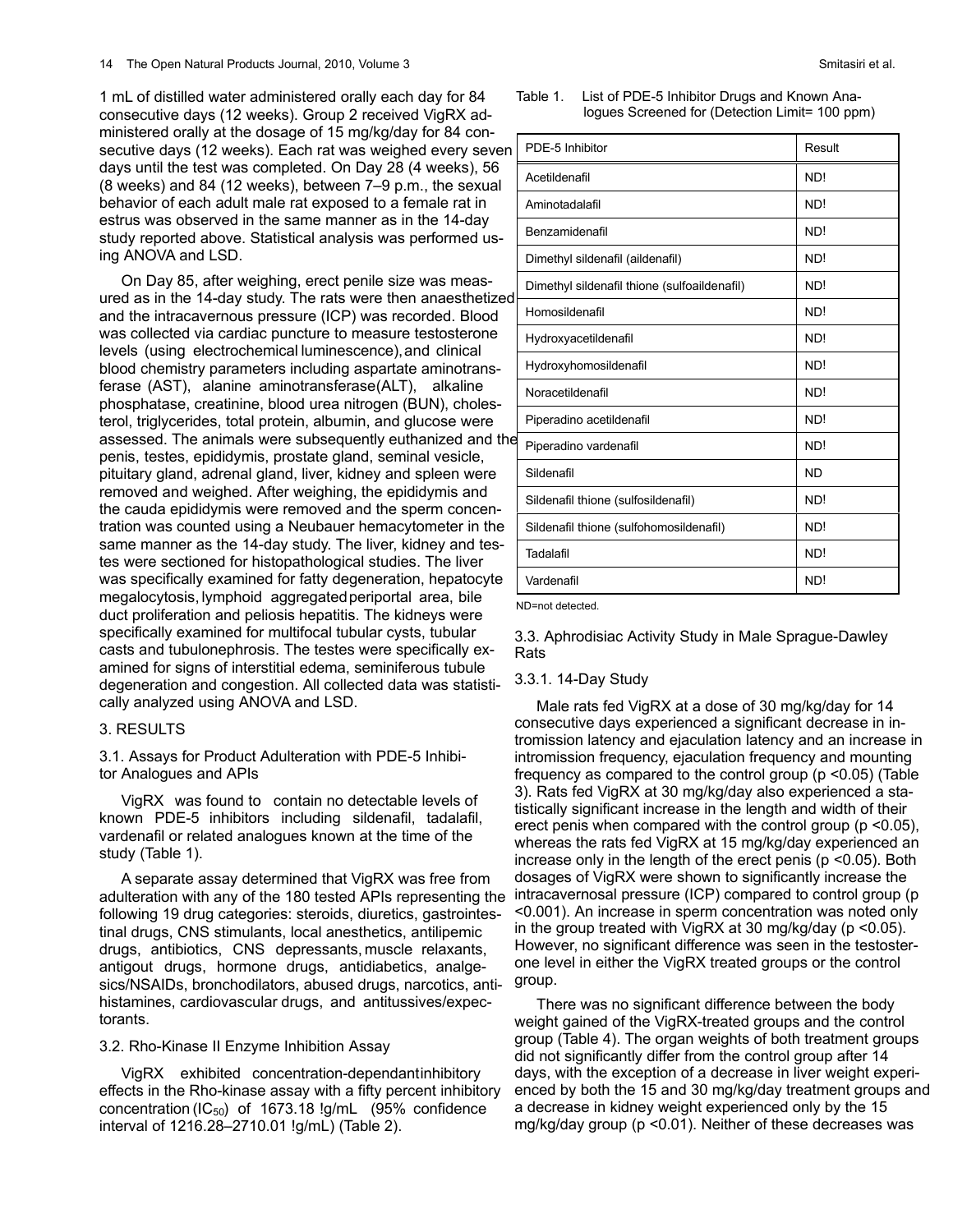#### Table 2. Rho-Kinase II Inhibition Assay

|                                            | Concentration<br>(lg/mL) | Percent Inhibition (mean $\pm$ SD)<br>$n=2$ | $IC_{50}$ as !g/mL<br>(95% confidence interval) |  |
|--------------------------------------------|--------------------------|---------------------------------------------|-------------------------------------------------|--|
|                                            | 0.0032                   | $4.06 \pm 0.52$                             |                                                 |  |
| Rho-kinase specific<br>inhibitor (Y-27632) | 0.032                    | 33.40±1.64                                  | 0.20                                            |  |
|                                            | 0.32                     | 57.22±0                                     | $(0.13 - 0.319)$                                |  |
|                                            | 3.2                      | 79.19 ± 3.8                                 |                                                 |  |
| VigRX                                      | 125                      | $11.5 \pm 0.9$                              |                                                 |  |
|                                            | 250                      | 18.38±1.73                                  |                                                 |  |
|                                            | 500                      | 29.98±0.82                                  | 1673.18<br>$(1216.28 - 2710.01)$                |  |
|                                            | 1000                     | 35.36±2.86                                  |                                                 |  |
|                                            | 2000                     | 56.39±0.83                                  |                                                 |  |

#### Table 3. Sexual Behavior in Rat Studies

| Sexual Behavior Paramater |                                | 2-week (14-day) study<br>n=10 per group |                       |                       | 12-week study<br>$n=12$ per group |                       |
|---------------------------|--------------------------------|-----------------------------------------|-----------------------|-----------------------|-----------------------------------|-----------------------|
|                           |                                | Control                                 | VigRX<br>15 mg/kg/day | VigRX<br>30 mg/kg/day | Control                           | VigRX<br>15 mg/kg/day |
| Latency                   | Mount <sup>a</sup>             | 67.8 ± 36.6                             | $48 + 25.8$           | 39.6 ± 22.2           | 126.25 ±40.93                     | 122.00±24.40          |
| (seconds)                 | Intromission <sup>b</sup>      | 345.6±159.6                             | 229.2±94.2            | 109.2±32.4**          | 228.67±55.58                      | 231.75 ± 87.13        |
|                           | Ejaculation                    | $954 + 321$                             | 736.8±169.2           | 539.4 ± 142.2*        | 1730.00±49.87                     | 1474.00±149.17*       |
| Frequency                 | Mount <sup>d</sup>             | 34.80 ±8.47                             | 43.00 ± 10.63         | 50.57±10.28*          | 47.00 ± 5.23                      | 37.60 ± 9.58          |
| (number of<br>times)      | Intromission®                  | 19.00±8.12                              | 28.20±6.69            | 35.71±10.13**         | 27.00±9.56                        | 23.00±5.61            |
|                           | Ejaculation                    | $1.25 \pm 0.50$                         | $2.75 \pm 1.50$       | $3.14 \pm 1.21$ *     | $1.00 \pm 0.00$                   | $1.50 \pm 1.00$       |
| <b>Erect Penile</b>       | Width                          | $5.60 \pm 0.44$                         | $5.80 \pm 0.45$       | $6.03 \pm 0.21$ *     | $5.81 \pm 0.40$                   | $6.38 \pm 0.43**$     |
| Size (mm.)                | Length                         | 10.31±0.80                              | $11.38 \pm 1.16*$     | 12.57±1.12**          | $11.36 \pm 1.11$                  | 12.00 ± 0.84          |
|                           | Intracavernous pressure (mmHg) | 49.70±2.49                              | 70.68±3.66***         | 83.56±5.33***         | 58.08±4.60                        | 85.75±6.14*           |
|                           | Sperm Density $(x10mL)$        | 21.00 ± 2.95                            | 22.67 ± 1.64          | 24.05 ± 3.76*         | 20.41±3.30                        | 24.57 ± 3.64**        |

Values are mean±SD.

\*p <0.05 \*\*p <0.01 \*\*\*p <0.001.

<sup>a</sup>Time interval between introduction of the female and first mount by the male.

<sup>b</sup> Time interval between introduction of the female and first intromission by the male.

Time interval between introduction of the female and first ejaculation by the male.

<sup>d</sup>Number of mounts with intromission from the time of introduction of the female until ejaculation.

<sup>e</sup>Number of intromissions from the time of introduction of the female until ejaculation.

<sup>f</sup>Number of ejaculations (characterized by longer, deeper pelvic thrusting and slow dismount followed by a period of inactivity).

observed to be dose-dependent, and histopathological examination of the liver and kidney revealed no differences between treatment and control groups.

# 3.3.2. 12-Week Study

The ejaculation latency of the rats treated with a VigRX dose of 15 mg/kg/day was significantly less than the control group after 12 weeks of treatment (p <0.05) (Table 3). No other significant differences in sexual behavior were noted in ±0.40 mm in the control group (p <0.01). The mean intramale rats treated with VigRX for 4, 8 or 12 weeks when compared to controls.

The VigRX-treated animals in this study experienced significant increases in sperm concentration, width of the erect penis, and intracavernosal pressure compared to control animals. Mean sperm concentration values after 12 weeks were 24.57  $\pm 3.64 \times 10^7$ /mL in the VigRX treated animals while the values were 20.41  $\pm 3.30 \times 10^{7}$ mL in the control group (p <0.01). The mean values for erect penile width were 6.38 ±0.43 mm in the VigRX treated group and 5.81 cavernosal pressure measurementin the VigRX treated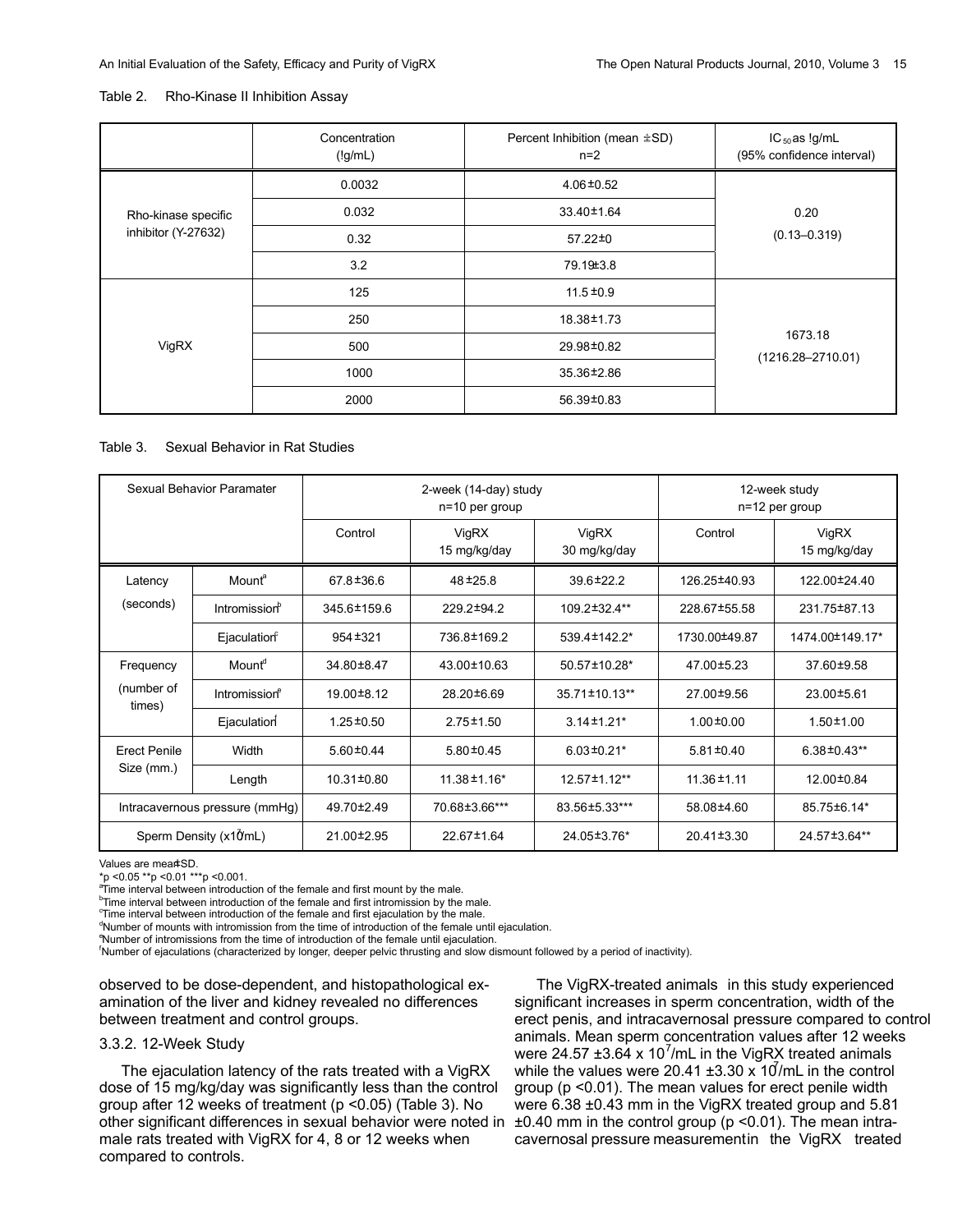|                       | 2-week (14-day) study<br>n=10 per group |                       |                       | 12-week study<br>n=12 per group |                       |  |
|-----------------------|-----------------------------------------|-----------------------|-----------------------|---------------------------------|-----------------------|--|
|                       | Control                                 | VigRX<br>15 mg/kg/day | VigRX<br>30 mg/kg/day | Control                         | VigRX<br>15 mg/kg/day |  |
| Body weight (g)       | 398.20±19.59                            | 393.40±16.90          | 392.30±11.53          | 488.00±43.63                    | 467.67±34.32          |  |
| Penis (mg%)           | 71.00 ± 11.81                           | 75.82±9.86            | 71.22±5.79            | 66.66±9.65                      | 71.81±7.86            |  |
| Testes $(mq\%)$       | 928.29±60.25                            | 934.52±51.29          | 929.01±18.13          | 814.61±89.97                    | 811.84 ± 107.07       |  |
| Epididymis (mg%)      | 256.99±14.53                            | 265.30±16.84          | 250.50±10.91          | 281.01±23.14                    | 281.01±23.14          |  |
| Seminal vesicle (mg%) | 313.30±47.27                            | 340.56±45.77          | 332.02±40.94          | 253.27±73.08                    | 271.08±74.73          |  |
| Prostate gland (mg%)  | 96.13±18.68                             | 106.30±14.66          | 110.37 ± 25.25        | 71.72±16.07                     | 84.62±17.80           |  |
| Liver $(mq\%)$        | 4010.33±498.80                          | 3512.82±197.19**      | 3552.43±220.40**      | 3271.31±167.72                  | 3268.14±180.61        |  |
| Kidney (mg%)          | 710.38±38.34                            | 664.68±24.80**        | 685.69±27.64          | 585.11 ± 34.35                  | 607.48±36.96          |  |
| Adrenal gland (mg%)   | 16.08±1.77                              | 15.53±1.47            | 14.98±1.42            | 12.21±1.03                      | 12.35 ± 1.60          |  |
| Spleen (mg%)          | 232.80±22.06                            | 233.01 ± 11.42        | 247.74±25.64          | 198.17±15.22                    | 196.05±17.24          |  |
| Pituitary gland (mg%) | $2.65 \pm 0.45$                         | $2.65 \pm 0.49$       | $2.79 \pm 0.48$       | $2.32 \pm 0.29$                 | $2.47 \pm 0.31$       |  |

Table 4. Body and Organ Weights in Rat Studies

Values are mear±SD.

\*\*p <0.01.

group was 85.75 ±6.14 mm Hg, while in the control group the mean value was  $58.08 \pm 4.60$  mm Hg (p <0.05).

Treatment with VigRX for 12 weeks significantly increased levels of testosterone compared to the control (p <0.05) (Table 5). Mean serum testosteronelevels in the VigRX treated rats were 6.20 ±2.57 ng/mL after 12 weeks of treatment while mean levels in the control group were 3.66 ±1.10 ng/mL.

There were no significant differences in weight gained in the male rats treated with VigRX daily for 12 weeks compared to the control group (Table 4). VigRX had no effect on the weights of any organs measured, including the penis, testes, epididymis, seminal vesicles, prostate gland, liver, kidney, adrenal gland, spleen and pituitary glands. There were also no significant histopathological findings in either the control or treatment groups.

VigRX had no effect on any other blood chemistries or blood parametersmeasured,including those of glucose, BUN, creatinine, cholesterol, triglycerides, AST, ALT, alkaline phosphatase, total protein, or albumin, with the exception of a statistically significant decrease in lymphocytes found in the treatment group (Table 5). However, because no other clinically significant findings accompanied this result, including an absence of histopathological abnormalities, the decrease in lymphocytes may be an incidental finding and not related to the treatment article.

# 4. DISCUSSION

Two separate analyses from different labs determined that VigRX (Lot # 4242) was not adulterated with any of the tested pharmaceutical ingredients, including drugs commonly used for the treatment of erectile dysfunction or their analogues. Performing these analyses on the end product is

the best way to determine that no adulteration occurred during any step of the manufacturing process. Not only does this protect consumers from unexpected side-effects and druginteractions, it also assures that any treatment effects observed clinically are due to the product's stated formulation and not to unnamed and unlisted pharmaceutical agents.

While there are a number of dietary supplements on the market making claims about erectile function and sexual health, most have yet to be substantiated by scientific research performed on the end product.

The Rho-kinase assay can help reveal one of the potential mechanisms of action behind the efficacy of an erectile health product. In this study, VigRX was shown to have an  $IC_{50}$  of 1673.18 !g/mL. While this result shows an inhibitory action against the Rho-kinase enzyme in vitro, the relatively high  $IC_{50}$  suggests that a large dose would be necessary to achieve similar results in a living system. This may imply that, while inhibition of the Rho-kinase enzyme is a possible partial explanation for the activity of VigRX, other mechanisms may also be at play. Future research into the effect of VigRX on other aspects of erectile health, such as the nitric oxide pathway, may help further explain its efficacy as observed in the rat.

The 14-day study revealed that the rats fed VigRX at the dosage of 30 mg/kg/day showed an increased sex drive as reflected by the increased frequency of every measured parameter, including mounting, intromission, and ejaculation frequencies, as well as short intromission and ejaculation latencies during the observed 30-minutes of sexual behavior. In addition to increased sex drive, VigRX treatment also increased the erect penile size, the intracavernosal pressure and sperm concentration, without affecting testosterone levels. One hypothesis for the increased sperm concentration is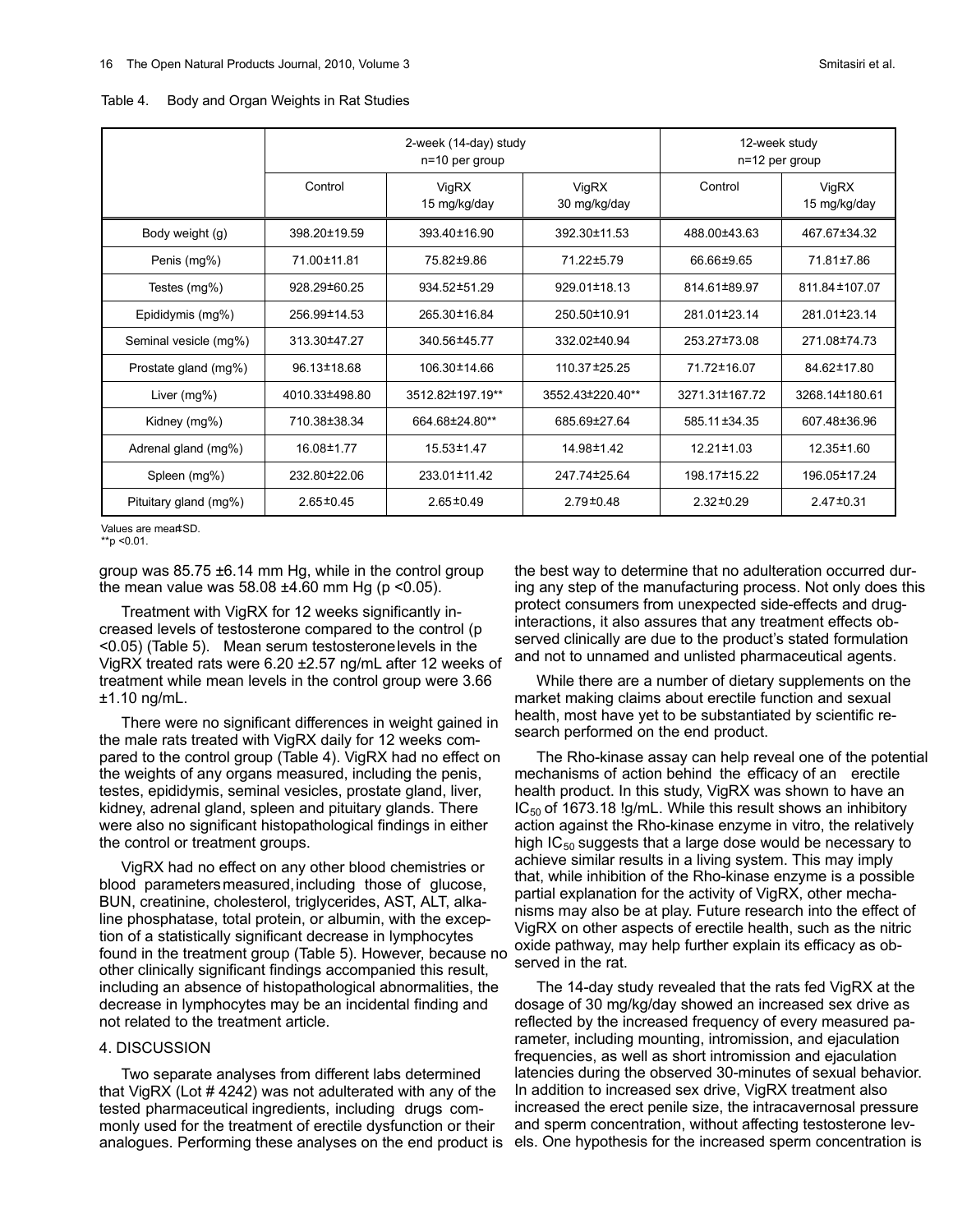| Table 5. | <b>Blood Parameters in Rat Studies</b> |  |  |
|----------|----------------------------------------|--|--|
|          |                                        |  |  |

|                                                       | 2-week (14-day) study<br>n=10 per group |                       | 12-week study<br>n=12 per group |                 |                       |
|-------------------------------------------------------|-----------------------------------------|-----------------------|---------------------------------|-----------------|-----------------------|
|                                                       | Control                                 | VigRX<br>15 mg/kg/day | VigRX<br>30 mg/kg/day           | Control         | VigRX<br>15 mg/kg/day |
| Glucose (mg/dL)                                       | <b>NP</b>                               | <b>NP</b>             | <b>NP</b>                       | 126.92±25.89    | 126.25±16.21          |
| Blood Urea Nitrogen (BUN) (mg/dL)                     | <b>NP</b>                               | <b>NP</b>             | <b>NP</b>                       | 27.33±2.42      | 27.58 ± 2.50          |
| Creatine (mg/dL)                                      | <b>NP</b>                               | <b>NP</b>             | <b>NP</b>                       | $0.36 \pm 0.08$ | $0.39 + 0.08$         |
| Cholesterol (mg/dL)                                   | <b>NP</b>                               | <b>NP</b>             | <b>NP</b>                       | 77.67±7.63      | 71.58±7.69            |
| Triglyceride (mg/dL)                                  | <b>NP</b>                               | <b>NP</b>             | <b>NP</b>                       | 22.70±9.80      | 20.57±14.76           |
| Aspartate aminotransferase (AST) (U/L)                | <b>NP</b>                               | <b>NP</b>             | <b>NP</b>                       | 85.90±26.51     | 108.45±40.25          |
| Alanine Aminotransferase (ALT) (U/L)                  | <b>NP</b>                               | <b>NP</b>             | <b>NP</b>                       | 59.90±19.16     | 54.22±13.15           |
| Alkaline phosphatase (U/L)                            | <b>NP</b>                               | <b>NP</b>             | <b>NP</b>                       | 89.00±15.85     | 93.17±20.64           |
| Total protein                                         | <b>NP</b>                               | <b>NP</b>             | <b>NP</b>                       | 5.95 ± 0.47     | $5.73 \pm 0.23$       |
| Albumin (g/dL)                                        | <b>NP</b>                               | <b>NP</b>             | <b>NP</b>                       | $3.75 \pm 0.13$ | $3.72 \pm 0.12$       |
| White blood cell (cells/mm)                           | <b>NP</b>                               | <b>NP</b>             | <b>NP</b>                       | 2436.36±490.45  | 2522.22±618.02        |
| Hemoglobin (g/dL)                                     | <b>NP</b>                               | <b>NP</b>             | <b>NP</b>                       | 13.80±1.51      | 14.42±0.42            |
| Hematocrit (%)                                        | <b>NP</b>                               | <b>NP</b>             | <b>NP</b>                       | 42.43±4.78      | 45.11 ± 2.27          |
| Red blood cell (mill/!L)                              | <b>NP</b>                               | <b>NP</b>             | <b>NP</b>                       | 7.92±0.85       | $8.33 \pm 0.52$       |
| Platelet (thsnd/!L)                                   | <b>NP</b>                               | <b>NP</b>             | <b>NP</b>                       | 652.17±78.17    | 646.75 ± 54.74        |
| Polymorphonuclear granular leucocyte (%)              | <b>NP</b>                               | <b>NP</b>             | <b>NP</b>                       | 14.67±9.23      | 22.20 ± 8.92          |
| Lymphocytes (%)                                       | <b>NP</b>                               | <b>NP</b>             | <b>NP</b>                       | 83.58±9.44      | 74.40±9.87*           |
| Monocytes (%)                                         | <b>NP</b>                               | <b>NP</b>             | <b>NP</b>                       | $3.00 \pm 0.00$ | $2.38 \pm 1.06$       |
| Eosinophils (%)                                       | <b>NP</b>                               | <b>NP</b>             | <b>NP</b>                       | $1.33 \pm 0.50$ | $2.50 \pm 1.22$       |
| Mean corpuscular volume (fL)                          | <b>NP</b>                               | <b>NP</b>             | <b>NP</b>                       | 53.50±0.52      | 53.80±0.92            |
| Mean corpuscular hemoglobin (pg)                      | <b>NP</b>                               | <b>NP</b>             | <b>NP</b>                       | 17.43±0.36      | 17.23±0.65            |
| Mean corpuscular hemoglobin concentra-<br>tion $(\%)$ | <b>NP</b>                               | <b>NP</b>             | <b>NP</b>                       | 32.37±0.32      | 31.97±0.84            |
| Testosterone (ng/mL)                                  | $5.79 \pm 2.15$                         | 4.69 ± 2.37           | $5.51 \pm 2.18$                 | $3.66 \pm 1.10$ | $6.20 \pm 2.57$ *     |

Values are meart SD.

NP = not performed.

\*p <0.05.

that VigRX treatment leads to an increased blood flow to the ing behavior, blood flow, and other demands of increased testes and consequently increases spermatogenesis. Herbs found in VigRX that have demonstrated the ability to increase circulation include hawthorn berry and ginkgo leaf [15,16]. However, no research has been published specifically on the effect of these herbs on testicular blood flow or spermatogenesis.

VigRX had no effect on the weights of the majority of organs measured in the 14-day study, with the exception of a statistically significant decrease in liver weight (both treatment groups) and kidney weight (15 mg/kg group only). The mechanisms by which VigRX could decrease the liver and kidney weight are still unknown. One possible explanation for the decrease in liver weight is that the increased mount-

sex drive experienced by the rats treated with VigRX created an increased energy need, thus increasing the rate of glycogenolysis in the liver. Further investigation of this hypothesis is needed. However, the decrease in liver and kidney sizes were not found to be dose dependent. This, coupled with the relatively small number of test animals, makes it difficult to determine whether this finding was due to a treatment effect of VigRX or spontaneous findings in individual test animals.

Unlike the 14-day study, the 12-week study on VigRX found no significant effect on the sexual behavior of male rats. However, this study did corroborate the earlier findings of increased sperm concentration, width of erect penis (but not length), and intracavernosal pressure. Because the 12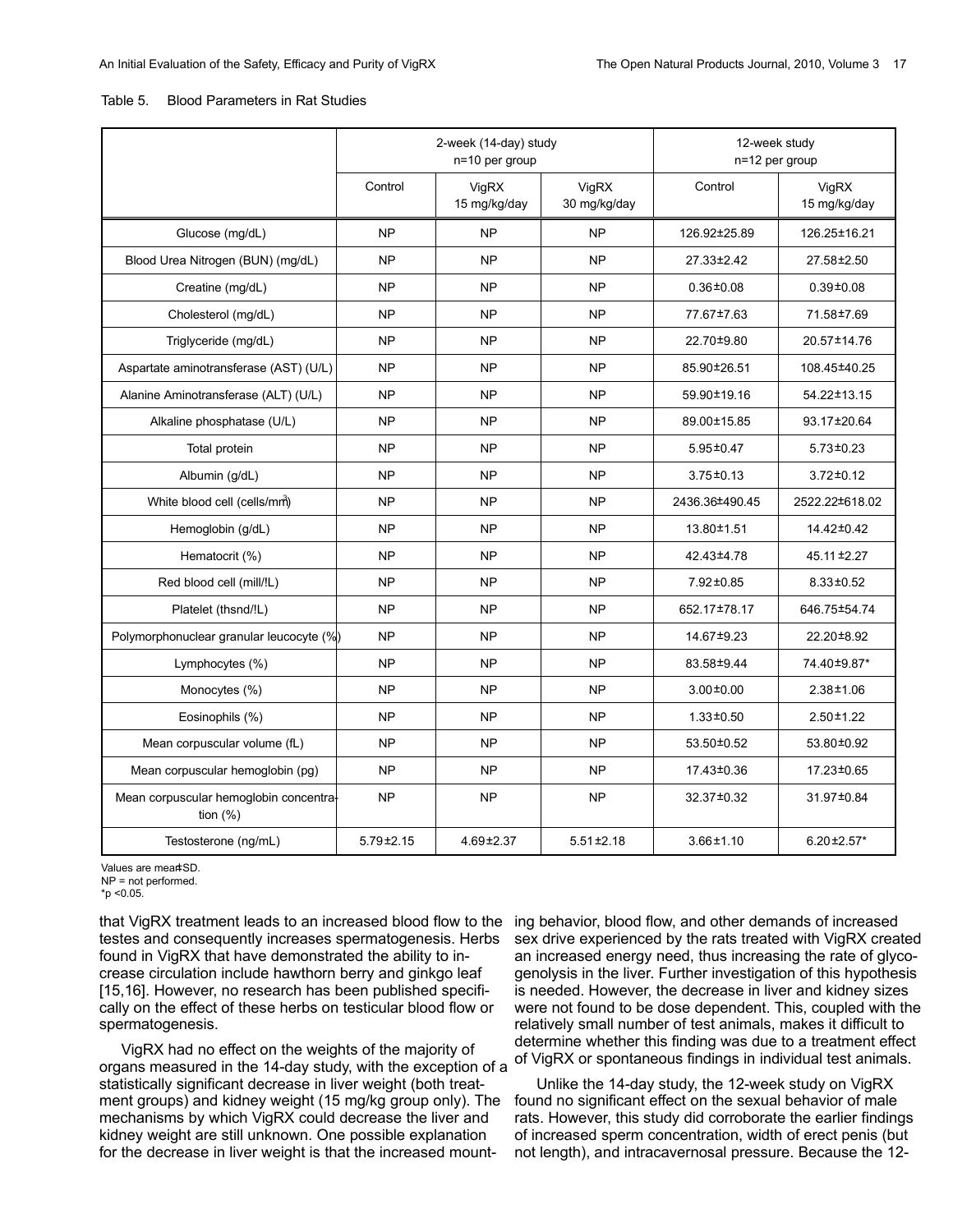week study only examined the effects of 15 mg/kg/day, while the 14-day study found 30 mg/kg/day to be the more effective dose, perhaps it is the lower dose that could account for the decreased treatment response in the 12-week study.

The 12-week study did not show the decreases in liver and kidney weights found in the 14-day study, and histopathological examination revealed no abnormalities in any organs. This may lend further credence to the hypothesis that the initial findings in the shorter study were sporadic and not treatment related.

Two significant hematological findings were noted in the 12-week study. The first was an increase in testosterone, which was not found in the 14-day study. While there were no concomitant increases in prostate or seminal vesicle weight, this finding warrants further investigation into the long-term effects of VigRX on prostate health. Recent longterm studies in humans have questioned whether elevated testosterone levels contribute to adverse prostate health or an increased risk of cancer, hence the clinical significance of elevated testosterone remains unknow[28,29]. A retrospective analysis of numerous studies found no causal relationtive analysis of numerous studies found no causal relation-<br>ship between testosterone replacement and prostate cancer or heart disease risk, nor did another study that reviewed decades of research find compelling evidence that higher than normal testosterone levels increased the risk of prostate cancer or cardiovascular disease [28,29].

The second statistically significant hematological finding was a decrease in lymphocyte production. However, because m no other clinically significant findings accompanied this result, including histopathological abnormalities, the decrease in lymphocytes may be an incidental finding, not related to the treatment article. No other blood parameter measured differed significantly from control.

# 5. CONCLUSION

Overall this research provides scientific evidence in support of the purity, safety, and potential efficacy of this herbal formulation in supporting male sexual health. Inhibition of the enzyme Rho-kinase, and increases in serum testosterone  $\degree$ <br>are two possible mechanisms of action for this formula. It is are two possible mechanisms of action for this formula. It is likely that additional mechanisms play a role in the efficacy as seen in the 14-day and 12-week rat studies, which require further investigation. Research exploring other physiological effects, as well as human clinical trials, are needed to better understand the role VigRX may play in supporting and/or enhancing male sexual function. Additional in vivo toxicology studies would be beneficial to more fully evaluate the safety of long-term consumption of this product.

# CONFLICT OF INTEREST STATEMENT

AIBMR Life Sciences, Inc. was hired as an independent consulting agency to design and implement studies on VigRX. None of the authors have any financial interest in the product.

# ABBREVIATIONS

| Ш | microliter |
|---|------------|
|   |            |

- !m = micrometer
- ANOVA = analysis of variance

| APIs                     | = | active pharmaceutical ingredients                                             |
|--------------------------|---|-------------------------------------------------------------------------------|
| AL T                     | = | alanine aminotransferase                                                      |
| AST                      | = | aspartate aminotransferase                                                    |
| ATP                      | = | adenosine triphosphate                                                        |
| BUN                      | = | blood urea nitrogen                                                           |
| CNS                      | = | central nervous system                                                        |
| eNOS                     | = | endothelial nitric-oxide synthase                                             |
| ELISA                    | = | enzyme-linked-immunosorbent<br>serologic<br>assay                             |
| ESI                      | = | electrospray ionization                                                       |
| g                        | = | gram                                                                          |
| <b>HPLC</b>              | = | high performance liquid chromatography                                        |
| HPLC-<br>PDA-MSn         | Ξ | high performance liquid chromatography-<br>photodiode array-mass spectrometry |
| HRP                      | Ξ | horseradish peroxidase                                                        |
| IC $_{50}$               | = | 50% inhibitory concentration                                                  |
| <b>ICP</b>               | Ξ | intracavernous pressure                                                       |
| <u>i<sub>s</sub>C-MS</u> | = | liquid chromatography-mass spectrometry                                       |
| LSD                      | Ξ | least significant difference                                                  |
| MBS                      | = | myosin-binding subunit                                                        |
| mg                       | = | milligram                                                                     |
| mL                       | = | milliliter                                                                    |
| mm                       | = | millimeter                                                                    |
| mM                       | = | millimolar                                                                    |
| ΜS                       | = | mass spectrometry                                                             |
| ng                       | = | nanogram                                                                      |
| nm                       | = | nanometer                                                                     |
| NΟ                       | = | nitric oxide                                                                  |
| NSAIDs                   | = | non-steroidal anti-inflammatory drugs                                         |
| PDA                      | = | photodiode array                                                              |
| PDE-5                    | Ξ | phosphodiesterase type 5                                                      |
| <b>PPCT</b>              | = | polypropylene centrifuge tube                                                 |
| ppm                      | Ξ | parts per million                                                             |
| rpm                      | = | revolutions per minute                                                        |
| UV                       | = | ultraviolet                                                                   |

# **REFERENCES**

- [1] Lewis, R.W.; Fugl-Meyer, K.S.; Bosch, R.; Fugl-Meyer, A.R.; Laumann, E.O.; Lizza, E.; Martin-Morales, A. Epidemiology/risk factors of sexual dysfunction. J Sex Med 2004, 1(1), 35–39.
- [2] Laumann, E.O.; Paik, A.; Rosen R.C. Sexual dysfunction in the United States: prevalence and predictors. JAMA 1999, 281(6), 537– 44.
- [3] Dean, R.C.; Lue, T.F. Physiology of penile erection and pathophysiology of erectile dysfunction. Urol Clin North Am 2005, 32(4), 379–95, v.
- [4] Vlachopoulos, C.; Aznaouridis, K.; Ioakeimidis, N.; Rokkas, K.; Vasiliadou, C.; Alexopoulos, N.; Stefanadi, E.; Askitis, A.; Stefanadis, C. Unfavorable endothelial and inflammatory state in erectile